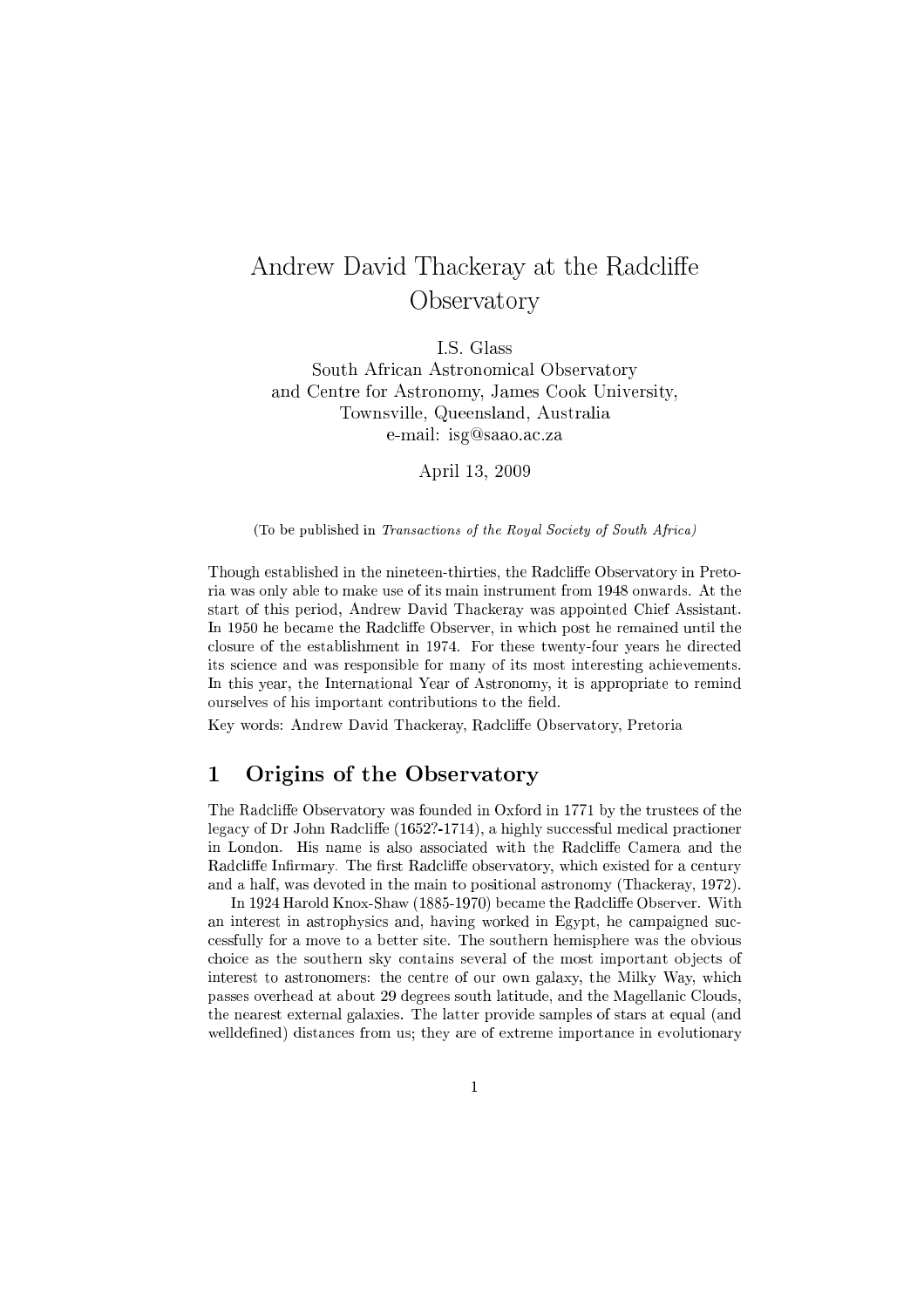

Figure 1: The turret housing the 74-inch telesope in Pretoria (photograph SAAO archives).

studies and as stepping stones in the cosmic distance scale. It was clear to him that a large telescope in the southern hemisphere, operated efficiently, might yield important new insights.

#### $\overline{2}$ The Radcliffe in Pretoria

After some investigation of possible sites, the Waterkloof Ridge in Pretoria was chosen. By 1934 the necessary funds had been raised through the generosity of Lord Nuffield and the Trustees had overcome various legal obstacles placed in their way by Oxford University. Even Albert Einstein had been so ill-advised as to protest against the move! By 1938 a 74-inch (1.9m) telescope (Figure 1) and suitable buildings had been erected in Pretoria but delivery of the main mirrors was delayed until 1948 (Glass, 1989).

The 74-inch reflecting telescope was to be for a few years the largest in the Southern hemisphere and the joint 5th largest in the World. Unfortunately, it lacked proper accessory instruments, direct photography being the sole technique available during its first year of operation. Only in 1951 did an up-to-date spectrograph become available.

In its earlier years the Observatory was seriously under-funded. In 1951, the situation was alleviated by an agreement with the UK Admiralty by which onethird of the observing time was allocated to their South African establishment, the Royal Observatory, Cape, in exchange for an annual grant. This led to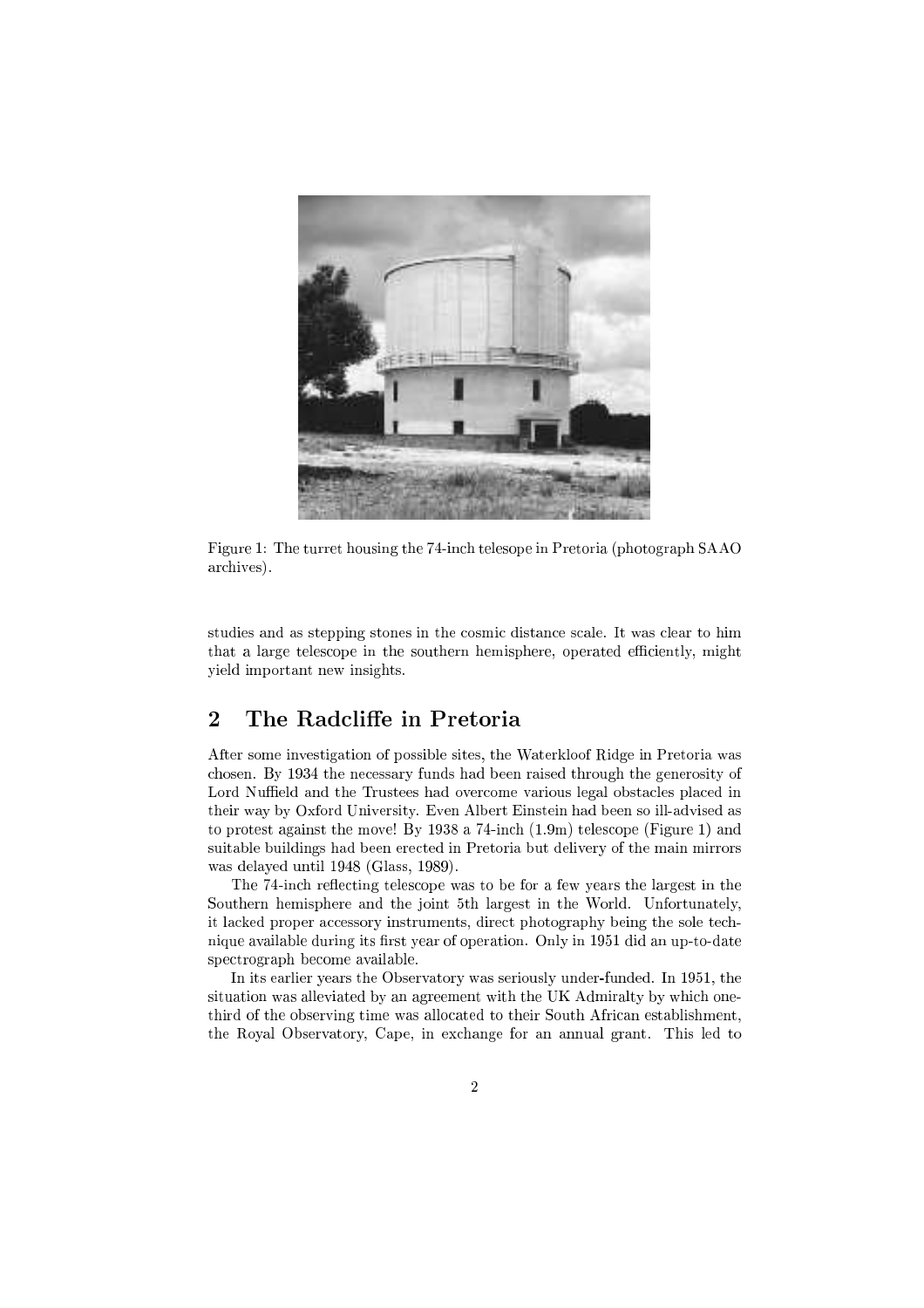

Figure 2: Andrew David Thackeray (Photograph: Martin Gibbs).

an improved infrastructure and a degree of technical support. In addition, a number of temporary assistants could be engaged, some seconded from the Royal Greenwich Observatory. In 1967 the UK Science Research Council (SRC) took over the operation of the Observatory, with 50% of the observing time going to visiting British astronomers and the remainder to the resident staff. Many other astronomers from around the world visited and made observations from time to time. Several of the young astronomers who spent time at the Radcliffe went on to play leading parts in South African astronomy.

# 3 Andrew David Thackeray (1910-1978)

For most of its productive years in Pretoria (1948-1974), Andrew David Thackeray (Figure 2) was the director of the Radcliffe Observatory (Radcliffe Observer). He was born in Chelsea, London, on 19 June 1910 and was educated at Eton and King's College, Cambridge. As a youngster an interest in astronomy had been stimulated by his uncle, the solar astronomer John Evershed, and his aunt, Mindie Orr, the writer of a popular book on stars of the southern hemisphere.

His research career started at the Solar Physics Laboratory in Cambridge. While working towards a PhD, he spent two years (1934-6) at the Mount Wilson Observatory in California, USA, where he was exposed to the ethos and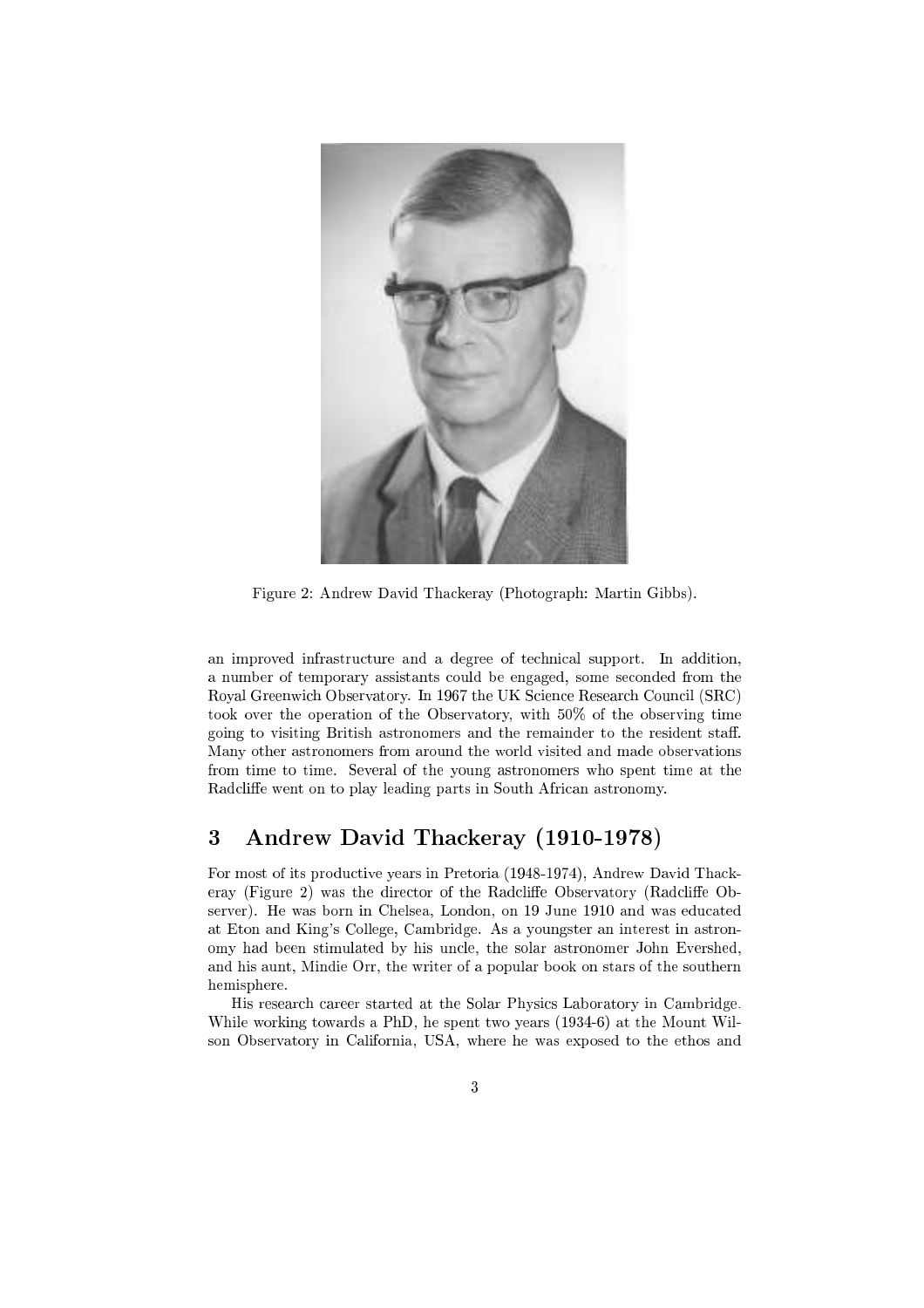methods of what was then the most productive astrophysical observatory in the world. His thesis, in theoretical stellar spectroscopy, concerned a Bowentype fluorescence mechanism operating in Mira variable stars. Following his Cambridge PhD in 1937, he worked at the Solar Physics Laboratory where he interacted with his mentor Arthur Eddington until his death in 1944 (see e.g., Feast, 1979).

Thackeray was appointed Chief Assistant of the Radcliffe in 1948. He succeeded Knox-Shaw as Radcliffe Observer in 1950, following the latter's retirement. The only other astronomer on the staff at the time was David Stanley Evans (1916-2004), the Second Assistant. Following the appointment of Michael William Feast (1926 - ) as Chief Assistant in 1951, Evans left for the Royal Observatory in Cape Town and was replaced by Adriaan Jan Wesselink  $(1909-1995)$ .

On arrival in Pretoria, Thackeray, like most of the other scientific staff, resided in an official house in the Observatory enclave. The very small operating budget of the institution had at least one positive effect, namely that administrative affairs were kept to a minimum. In its corridors, enthusiastic discussions of scientic matters were quite the norm. Though he could be rather conservative in his comments on papers produced by his colleagues, Thackeray's judgment was regarded as thoroughly sound.

# 4 Direct photography

Thackeray soon found he had almost unlimited time on the 74-inch, the only other observer at first being Evans. Somewhat at a loss for programmes that were suited to his limited equipment, he made contact with a former Mt. Wilson colleague, Walter Baade, who, during the Second World War, had become perhaps the world's leading astrophysicist with his discovery of different 'Stellar Populations', a manifestation of the age, chemical composition and kinematical behaviour of stellar systems. This led to a study of globular clusters in the Magellanic Clouds to determine whether they were similar to those in the Milky Way or more like the latter galaxy's open clusters (Feast, 2000). It was, in fact an inspired choice of programme that made full use of the large size of this telescope.

The Magellanic cluster programme soon led to others that were also of great interest. In determining the distances of galaxies, certain types of easily recognisable variable stars play a crucial role. Early workers had assumed that all pulsating variables of the class called Cepheids were of identical intrinsic luminosity if their periods were the same. By 1948, the suspicion had arisen that this might not be true if they belonged to different Baade populations. A number of anomalies were beginning to disturb the received picture that had been established in the 1930s. Another type of pulsating variable, the RR Lyraes, with periods around 12 hours, seemed to be better defined and to belong to a single population only. Though they were promising as distance indicators, they were much fainter than Cepheids and therefore harder to detect in other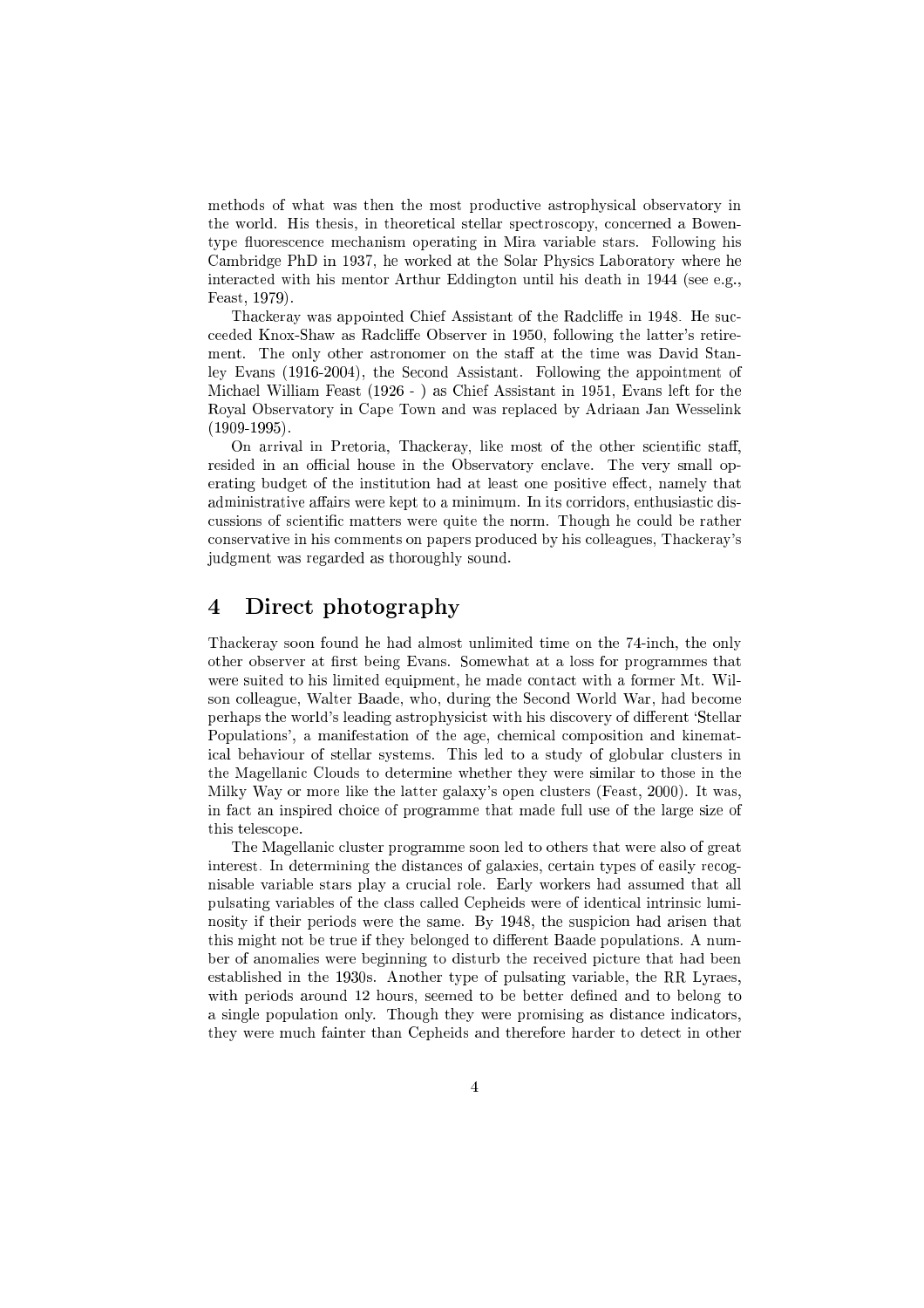galaxies.

In 1952, Baade announced at the International Astronomical Union meeting in Rome that the distance of the Andromeda Galaxy had to be about twice the accepted value because he had been unable to detect RR Lyrae variables there, even using the newly completed 200-inch telescope on Mt. Palomar. Either the calibration of the Cepheids or that of the RR Lyraes had therefore to be in error. Indirect evidence suggested that the problem lay with the former. Thackeray was able to follow his paper with the spectacular announcement that he had in fact detected them at the expected level in a cluster (NGC 121) of the Small Magellanic Cloud. This work had been carried out in collaboration with Wesselink and in their subsequent publication (Thackeray and Wesselink 1953) they were able to announce that RR Lyraes had also been found in the Large Magellanic Cloud. The implication of this result was that all galaxies were actually twice as far away as had been calculated by Lematre, Hubble and others. In popular terms, the size of the Universe was now double its previous value (Oosterhoff, 1954) [In subsequent years, many of Hubble's distances have been further increased by a factor of 3.5].

Thackeray later determined that the variable stars of the Sculptor dwarf galaxy are of RR Lyrae type, conrming Baade's classication of this system as pure' Population II (old and weak in heavy elements).

Also associated with the name of Thackeray are `Thackeray's Globules', small regions of high extinction that are seen against the bright HII region IC  $2944$  (Thackeray, 1950). They are fine examples of a phenomenon first observed by the Harvard astronomer, Bart J. Bok, in 1947. An image of them, taken by the Hubble Space Telescope, is shown in Figure 3.

Thackeray began other noteworthy photographic programmes designed to find variable stars in parts of the Magellanic Clouds and in some relatively unobscured fields near the centre of our own galaxy. In one of the latter, Sergei Gaposchkin (Harvard) had found a number of RR Lyrae and some shorterperiod Mira variables. Thackeray's initiative was afterwards continued by others, particularly Tom Lloyd Evans, who increased its usefulness by taking in addition near-infrared (I-band) plates. This programme resulted in the discovery of a number of Miras in the Magellanic Clouds and many more in the Baade's Window clear fields (Lloyd Evans, 1976). Later, infrared observations of the LMC sample by Glass and Lloyd Evans (1989) led to the establishment of the first satisfactory period-luminosity relation for Mira variables.

### 5 Medium-resolution Spectroscopy

The main auxiliary instrument of the 74-inch telescope was a Cassegrain twoprism spectrograph which made its appearance in early 1951. In the 1930s, when the decision to move the Radcliffe Observatory was taken, the case for a southern hemisphere location had been made on the basis of studying the southern early-type (hot) stars to flesh out similar surveys made in the north. A great deal of the observing time and effort in the first Pretoria decade and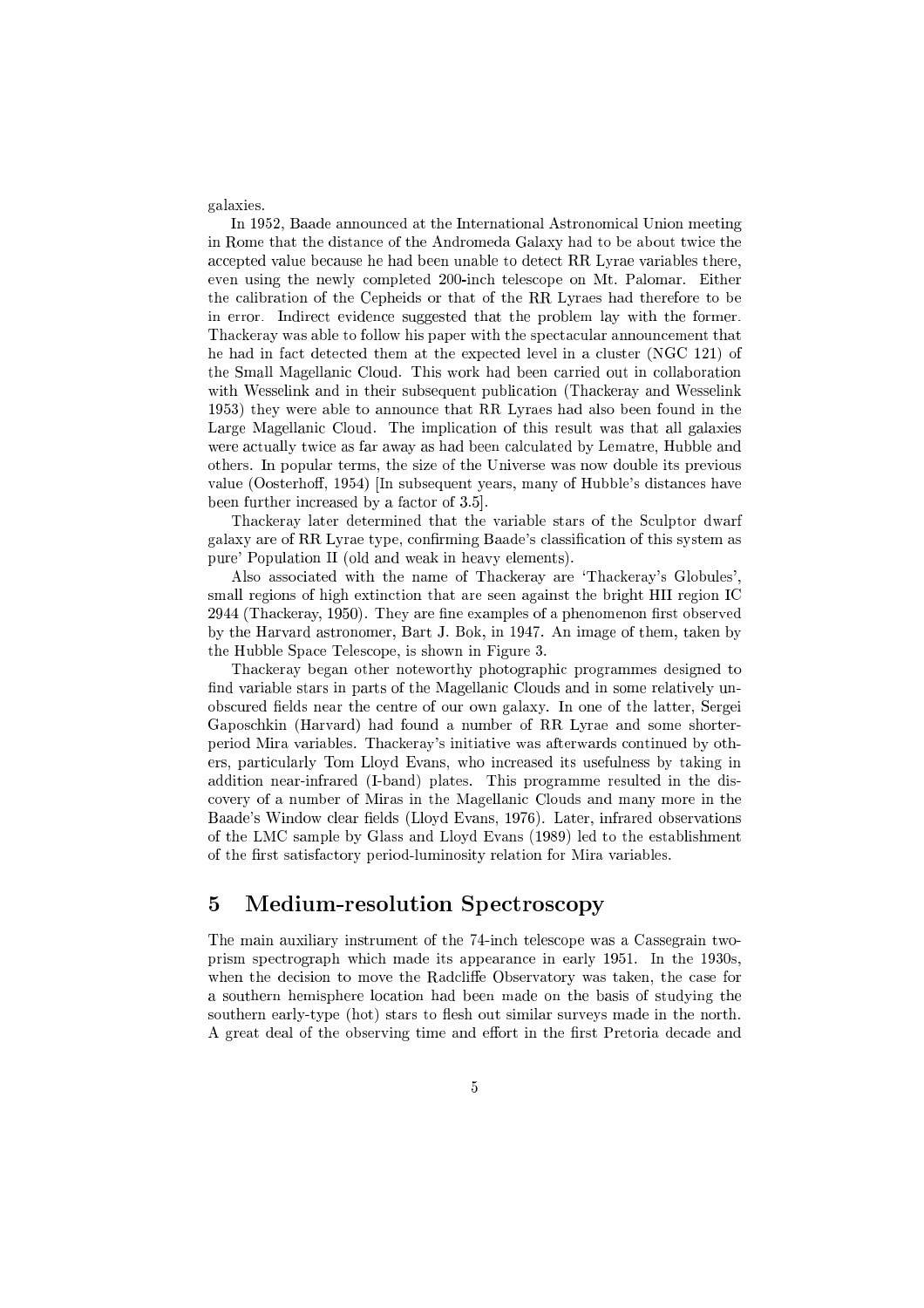

Figure 3: Thackeray's Globules (courtesy NASA/JPL-Caltech).

even later was devoted to this programme, which refined the picture of the Milky Ways spiral arms in our vicinity. This work also yielded the first kinematicallybased distance to the Galactic Centre.

A classical study of about 150 bright stars in the Large Magellanic Clouds was carried out by Feast, Thackeray and Wesselink, showing that they possessed extremely high masses of order 50 times solar. In fact, this study established the maximum masses and luminosities attainable by stars. The paper that resulted (Feast, Thackeray and Wesselink, 1960) remains the most frequentlycited output of the Radcliffe Observatory. The stars that they found included supergiants, Be stars and emission-line objects, later identified in the infrared as being of VV Cephei type. Many of the stars described have been investigated individually by later observers.

#### 6 6 High-resolution spectroscopy

Around 1960 a high-resolution coud spectrograph came into use. Thackeray, by training a spectroscopist, made a speciality of deciphering certain Rosetta-stonelike southern objects such as RR Telescopii, a slow nova, and Eta Carinae, a peculiar eruptive variable of high luminosity, both of which are of great interest due to their complex emission lines. Some of the lines were identified for the first time by him. He continued to follow these objects, which are variable, over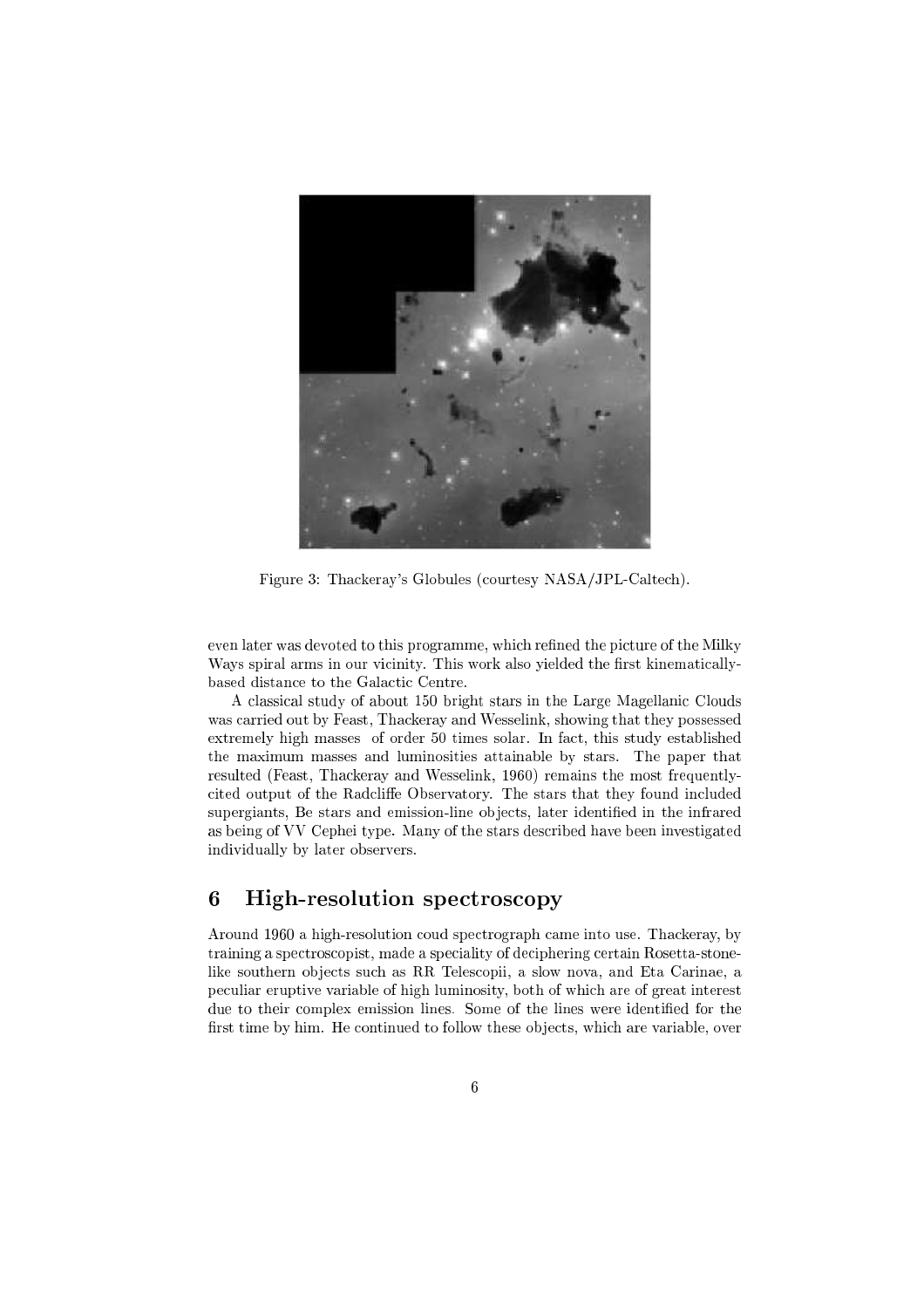many years. His papers on them have been cited widely (e.g., Thackeray, 1953, 1967, 1977).

# 7 Later years of the Radcliffe Observatory

Ultraviolet observations became possible in 1959 through the acquisition of a plant for aluminizing the telescope mirrors, which had previously been silvered. The equipment of the observatory was by others further enhanced by the arrival of an image-tube spectrograph (constructed at the Royal Greenwich Observatory) in 1970, allowing fainter objects to be observed with a two-stage image tube (with final registration on photographic plates) or a McGee Electronograph, which accelerated photoelectrons and passed them through a Lenard Window for final recording on nuclear emulsions.

SRC support for the Radcliffe ended in 1974 following the opening of the Anglo-Australian Telescope and the transfer of their funding thereto. The Radcliffe Observatory was then closed and the income of the Foundation was afterwards devoted to "Craft and Music Education". The telescope was sold to the South African CSIR (Council for Scientic and Industrial Research) and moved to Sutherland. The Pretoria site is now occupied by Military Intelligence.

Following the closure of the Radcliffe Observatory, Pretoria, David Thackeray remained on the books of the Radcliffe Foundation and became an honorary professor at the University of Cape Town. He had intended to resume observing with the 74-inch telescope but died unexpectedly in an accident on 21 February 1978 while returning from his first working visit to Sutherland. Had he survived a few more days, he would have seen a letter from the Royal Astronomical Society informing him that he had been elected an Associate of that Society, the first British subject to be so honoured.

### 8 Acknowledgments

I wish to thank Dr T. Lloyd Evans (University of St Andrews, Scotland) for useful comments on a draft of this article.

#### References

Feast, M.W. 1979. Obituary, Andrew David Thackeray, Quarterly Journal of the Royal Astronomical Society 20: 216-222.

Feast, M.W., Thackeray, A.D. & Wesselink, A.J. 1960. The brightest stars in the Magellanic Clouds. Monthly Notices Royal Astronomical Society 121: 337-385.

GLASS, I.S. 1989. The Story of the Radcliffe Telescope. Quarterly Journal of the Royal Astronomical Society 30: 33-58.